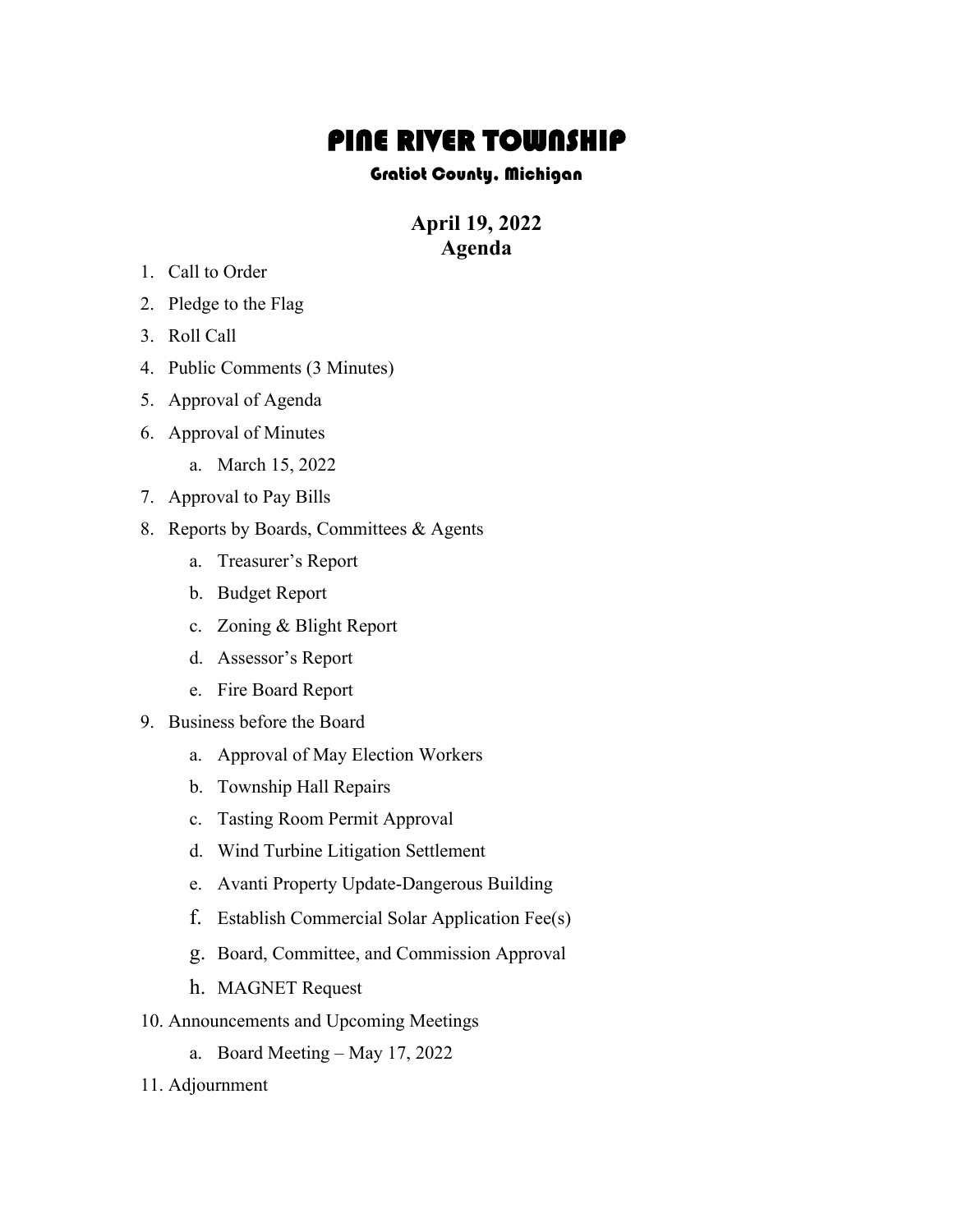## **MINUTES OF THE PINE RIVER TOWNSHIP BOARD MONTHLY MEETING April 19, 2022**

- 1) The regular monthly meeting of the Pine River Township Board was called to order at 7:00PM by Supervisor Beeson at the Township Hall.
- 2) Pledge the flag: The Board and the Public said the Pledge to the flag.
- 3) Roll Call: Best: present; Moeggenborg: present; Beeson: present; Baker: present. Whitmore: absent. (4) Board members present, (1) absent. Guests: John Baker; Aeric Ripley; Katie Hoyt, Deputy Clerk Erin Humm.
- 4) Public Comments
	- a. None.
- 5) Approve the Agenda:
	- a. Motion made by Moeggenborg, second by Best to approve the agenda. All present Board members approved. The motion carried 4-0.
- 6) Approve the Minutes:
	- a. Motion made by Baker, second by Best to approve the Minutes of the regular meeting from March 15, 2022. All present Board members approved. The motion carried 4-0.
- 7) Approval to Pay Bills:
	- a. Motion made by Moeggenborg, second by Best to approve the payment of bills as presented in the amount of \$63,495.61. All present Board members approved. The motion carried 4-0.
- 8) Reports by Boards, Committees, and Agents
	- a. Treasurer's Report Discussion: Board reviewed, bank reconciliations have been received and reviewed by all present. Placed on file.
	- b. Budget Report Discussion: report placed on file.
	- c. Zoning and Blight Officer Discussion: report placed on file.
	- d. Assessor Report No report.
	- e. Fire Services Beeson reported that Fire Board Budget for Alma was rejected but discussion will continue.
- 9) Business before the Board
	- a. Approval of May Election Workers
		- i. Motion made by Moeggenborg, second by Best to approve the May 3 election workers: Erin Humm, PJ Hall, Janet Wilhelm, Diane Kirkey, Betty Apple, Caroline DeGraaf, Barbara Lang, & Paula Comstock. All present Board members approved. The motion carried 4-0.